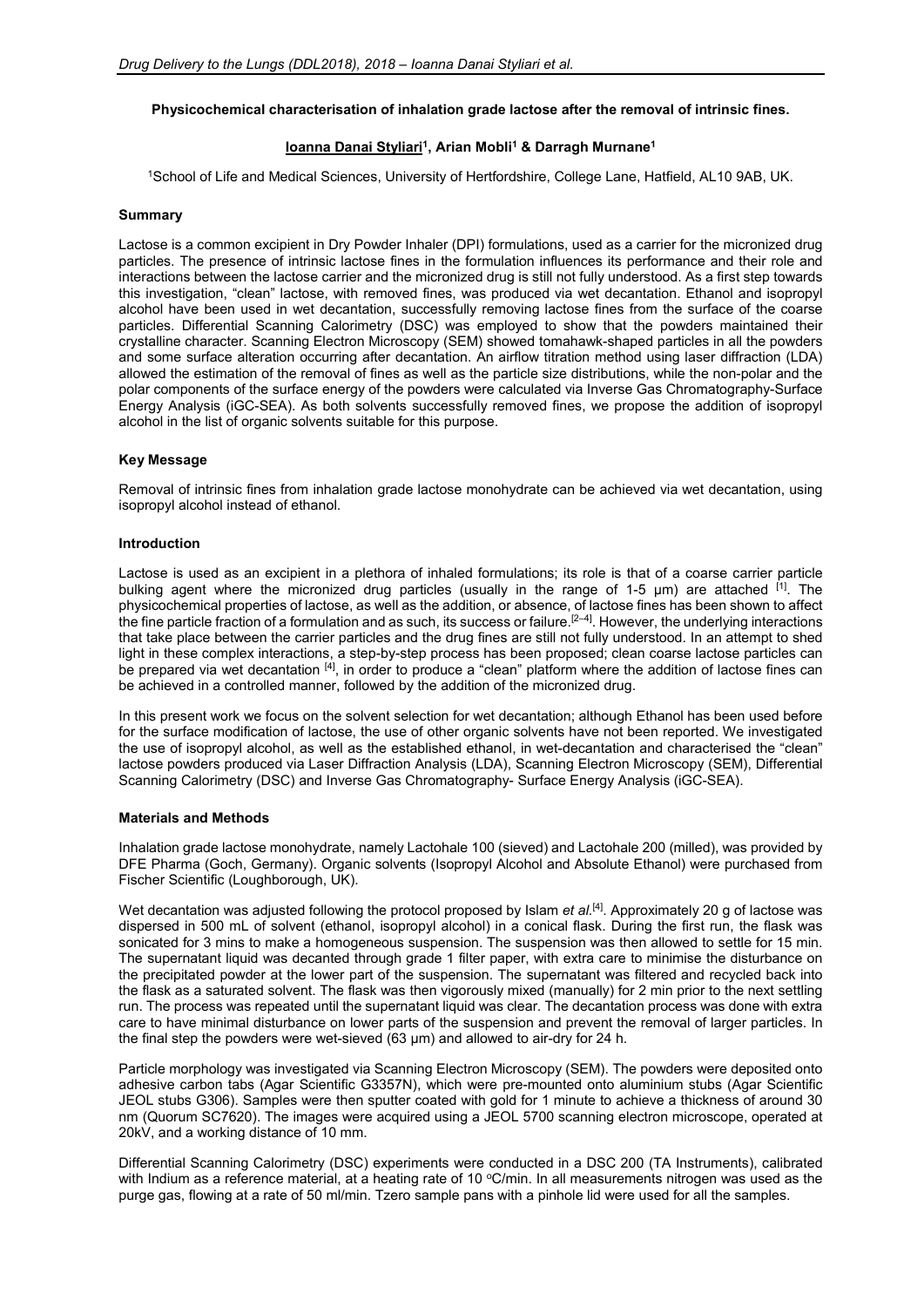*Drug Delivery to the Lungs (DDL2018), 2018 - Physicochemical characterisation of inhalation grade lactose after the removal of intrinsic fines.* 

Particle size measurements were performed on a Sympatec HELOS/RODOS Laser Diffraction (LDA) unit, using the ASPIROS dispersing system (dispersing aperture diameter 4mm, feed velocity 25 mm/s) (Sympatec GmbH, Clausthal-Zellerfel, Germany). The R5 lens (measuring range 4.5–875 μm) was fitted for the measurements. Powder was filled into the ASPIROS glass vials and was dispersed via vacuum suction. Airflow titration measurements were performed following a previously established protocol [5]. The primary pressure (PP) was manually set using the adjustment valve in the range 0.2–5.0 Bar and three measurements were taken at each pressure setting using freshly loaded powder. Particle size distributions were calculated using the Fraunhofer theory and were analysed in WINDOX 5.3.1.0 software, while further analysis was performed in MATLAB. Particle size measurements for a complete airflow titration curve were conducted on a single day.

Specific surface area (SSA<sub>BET</sub>) and surface energy (SE) analysis were conducted using an Inverse Gas Chromatography Surface Energy Analyser (iGC-SEA, Surface Measurement Systems Ltd, UK). Approximately 1 g for the lactose was packed into silanised iGC glass columns (internal diameter 4mm). Prior to any measurements, the columns were conditioned using helium carrier gas at 10 scc/min for 2 h at 30 °C and 0% RH. Methane gas was injected at the start and the end of the experiments for the dead volume calculation. SSABET was calculated via the Brunauer-Emmett-Teller (BET) theory, based on the n-octane adsorption isotherm data [6]. For the surface energy, the columns were equilibrated as mentioned above. Non-polar probes (n-undecane, n-decane, n-nonane, n-octane and n-heptane) and polar probes (dichloromethane, ethyl acetate, ethanol, acetone and acetonitrile) were injected in the column at a range of surface coverages  $(n/m_m)$ . Following an analysis method previously reported<sup>[5]</sup>, the dispersive (γ<sub>d</sub>, non-polar) and acid-base (γ<sub>ab</sub>, polar) components of the surface energy were calculated using the Dorris-Gray method. All measurements were made in triplicate.

#### **Results**

Due to the different production method, milled Lactohale 200 has a higher percentage of fines, as can been seen in Figure 1. After wet decantation the surface fines have clearly been reduced, and a smoother surface can be seen in the larger particles that maintain their tomahawk shape. Solid bridging was observed in the initial wet decantation trials (data not shown), however it was significantly reduced thanks to the wet-sieving final step.



**Figure 1 - SEM images of Lactohale 100 (top row left), and Lactohale 200 (bottom row left) decanted with isopropyl alcohol (IPA- middle) with ethanol (right) (x500 magnification). Some surface alteration can be seen using IPA and ethanol but they have both succeeded in the removal of the fines.** 

The solid-state of the powders was evaluated via DSC (Figure 2). The thermographs are in accordance with the expected α-lactose monohydrate behaviour, exhibiting an endothermic dehydration peak at 147 °C while the melting endotherm commenced at about 207°C [7].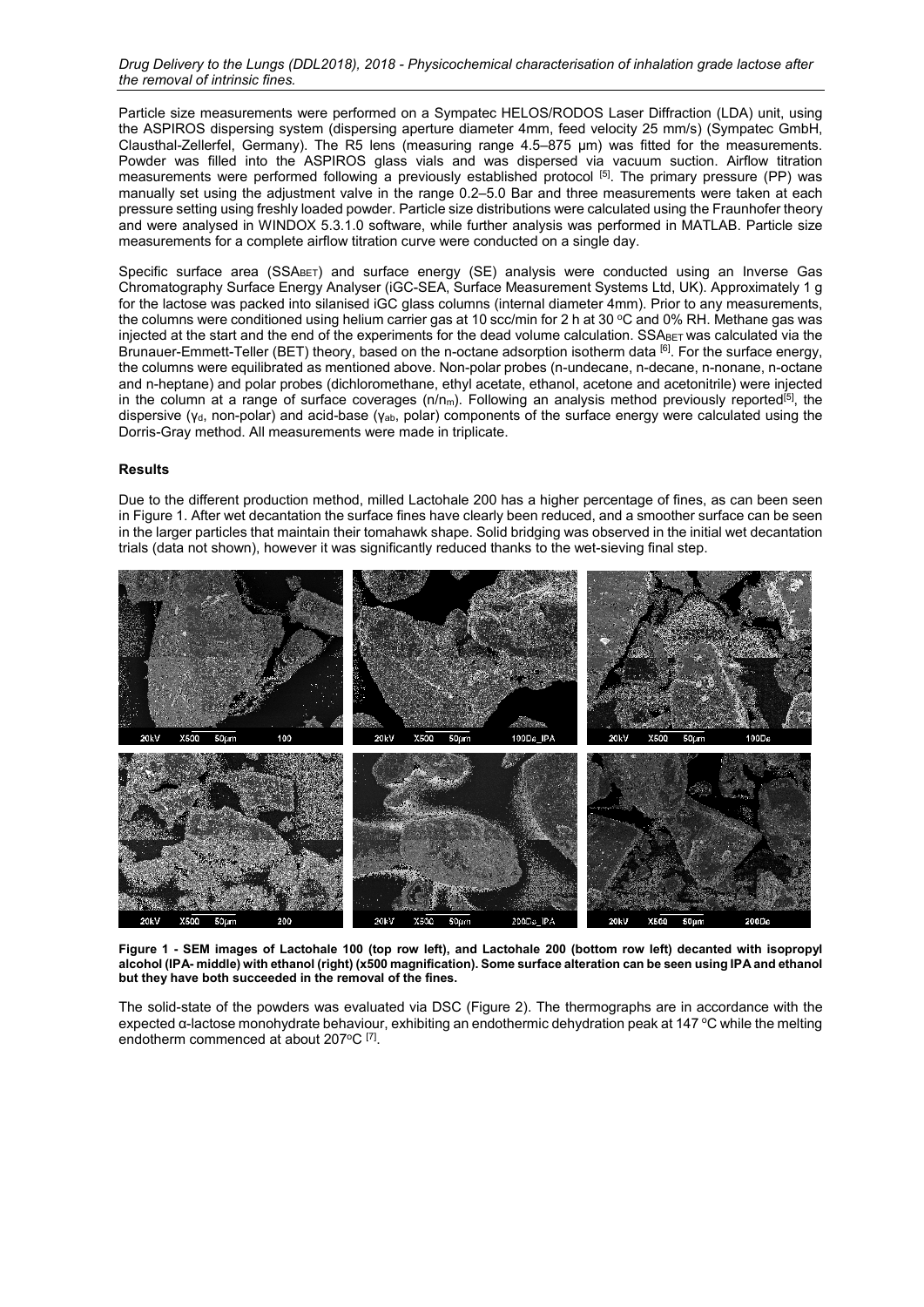

**Figure 2 – DSC thermographs of the raw (blue line) Lactohale 100 (left) and Lactohale 200 (right), decanted with ethanol (light brown line) and isopropyl alcohol (black line). The powders exhibit the same thermal behaviour indicating that their crystalline state has not been altered.** 

LDA measurements were conducted to investigate the particle size distribution of the powders under flow (Figure 3, top row). D<sub>10</sub> was found to be 55.1  $\pm$  1 for Lactohale 100, 47.9  $\pm$  1.1 for Lactohale 100 – Ethanol, and 66.2  $\pm$  2.4 for Lactohale 100 – IPA. The same trend was observed for the Lactohale 200 powders as well with  $D_{10} = 13.2 \pm 0.8$ for Lactohale 200, 19.7  $\pm$  0.5 for Lactohale 200 – Ethanol and 28.2  $\pm$  0.7 for Lactohale 200 – IPA. In order to have a better understanding of the removal of fines, D<sub>2</sub>, reporting the particles in the lower 2% of the PSD was measured in the whole pressure range (Figure 3, bottom row). As the pressure increases,  $D_2$  decreases, as any smaller particles, loosely bound to the surface will de-agglomerate a result consistent with literature<sup>[5,8]</sup>. However, IPA has in both cases, the highest  $D_2$ , suggesting a better removal of fines.



**Figure 3 – Top row: Particle Size Distribution of the raw materials and the decanted powders when dispersed at 2.0 bar primary pressure. Bottom row: Airflow titration measurements in the range 0.2-5.0 bar, reporting the amount of particles smaller than the 2% of the distribution (D2), for Lactohale 100 (left) and Lactohale 200 (right). In both cases, the IPA treated lactose (light brown) has the highest D2, indicating the highest removal of fines. (70.3% for Lactohale 100 and 84.2% for Lactohale 200).** 

Surface Energy (SE) analysis was conducted for the Lactohale 200 powders using iGC (Table 1). An increase in the BETSSA of the decanted powders was observed; this could be attributed to surface modification as an effect of the solvents. The highest contribution in the total surface energy is through dispersive forces (45.2  $\pm$  0.2 for Lactohale 200) as has been reported previously<sup>[9]</sup>. Wet decanted powders exhibit lower SE values; 39.2  $\pm$  0.3 for Lactohale 200-Ethanol and 41.4 ± 0.1 for Lactohale 200 – IPA. The reduction in the SE indicates the successful removal of the high-energy fines from the surface.